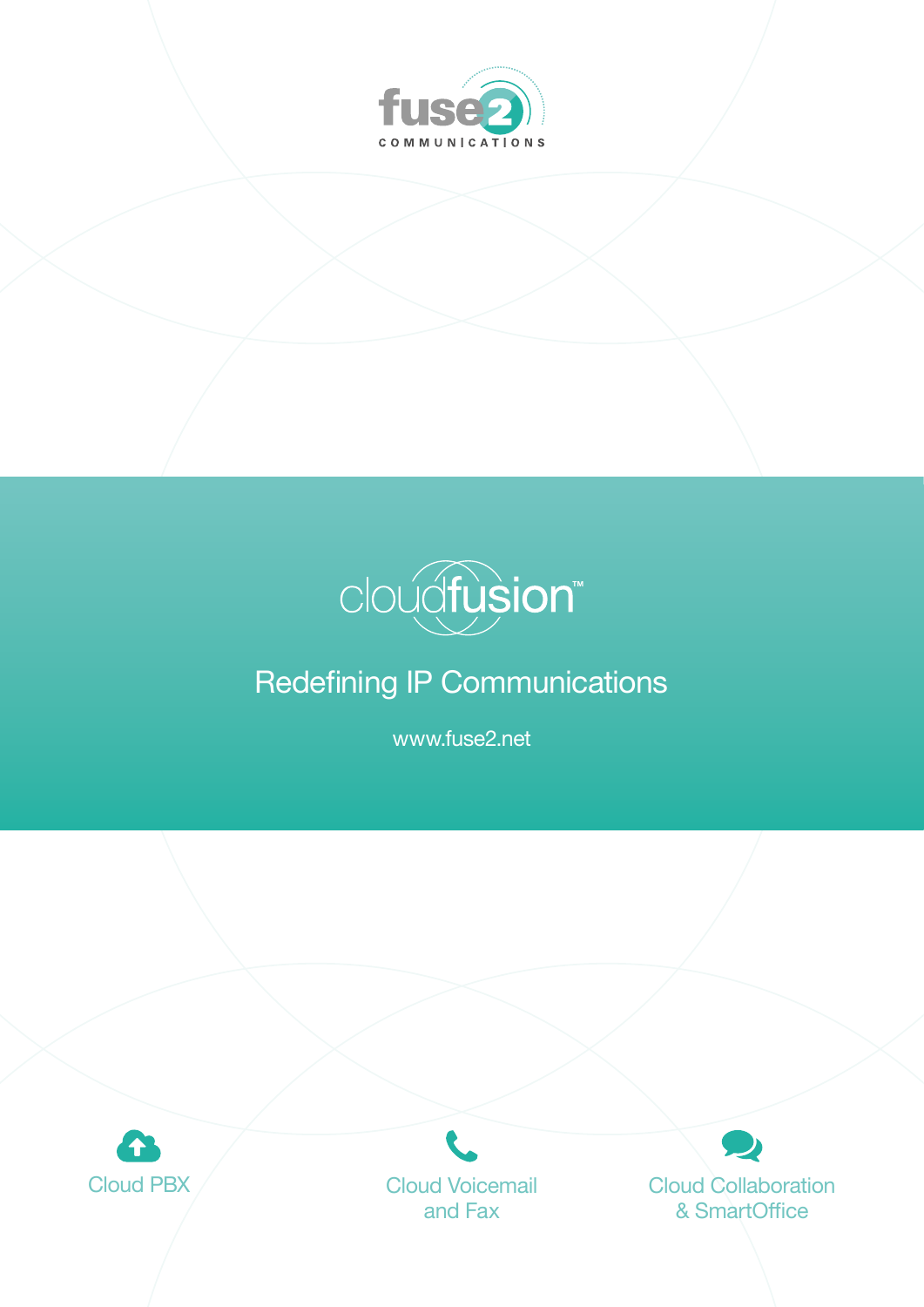# **Introducing CloudFusion<sup>™</sup>**

Organisations of all sizes are moving their business-critical services, such as email, ERP, and CRM, to the cloud because it is more cost-effective and flexible. They are moving their phone systems to the cloud too – and they are choosing CloudFusion.

CloudFusion delivers carrier-class cloud PBX and hosted business phone services with all the features organisations expect from a traditional phone system — plus unified communications. Services such as instant messaging, mobile apps, video conferencing and more.

CloudFusion takes all of the guesswork away by offering a will continue to deliver innovative services year after year.



# **The Value of CloudFusion™**

Traditional phone systems and PBXs are expensive to maintain and require a large capital investment to update or replace.

- CloudFusion removes capital expenditures and long-term operating costs for hardware, maintenance and installation.
- CloudFusion doesn't require organisations to have dedicated systems engineers and support staff to keep their phone system up and running.
- CloudFusion's pay-as-you-go pricing model lets organisations pay for what they use and add more services when needed.
- CloudFusion can integrate with an organisation's existing phone system, helping protect their existing investments while layering on new services and features.

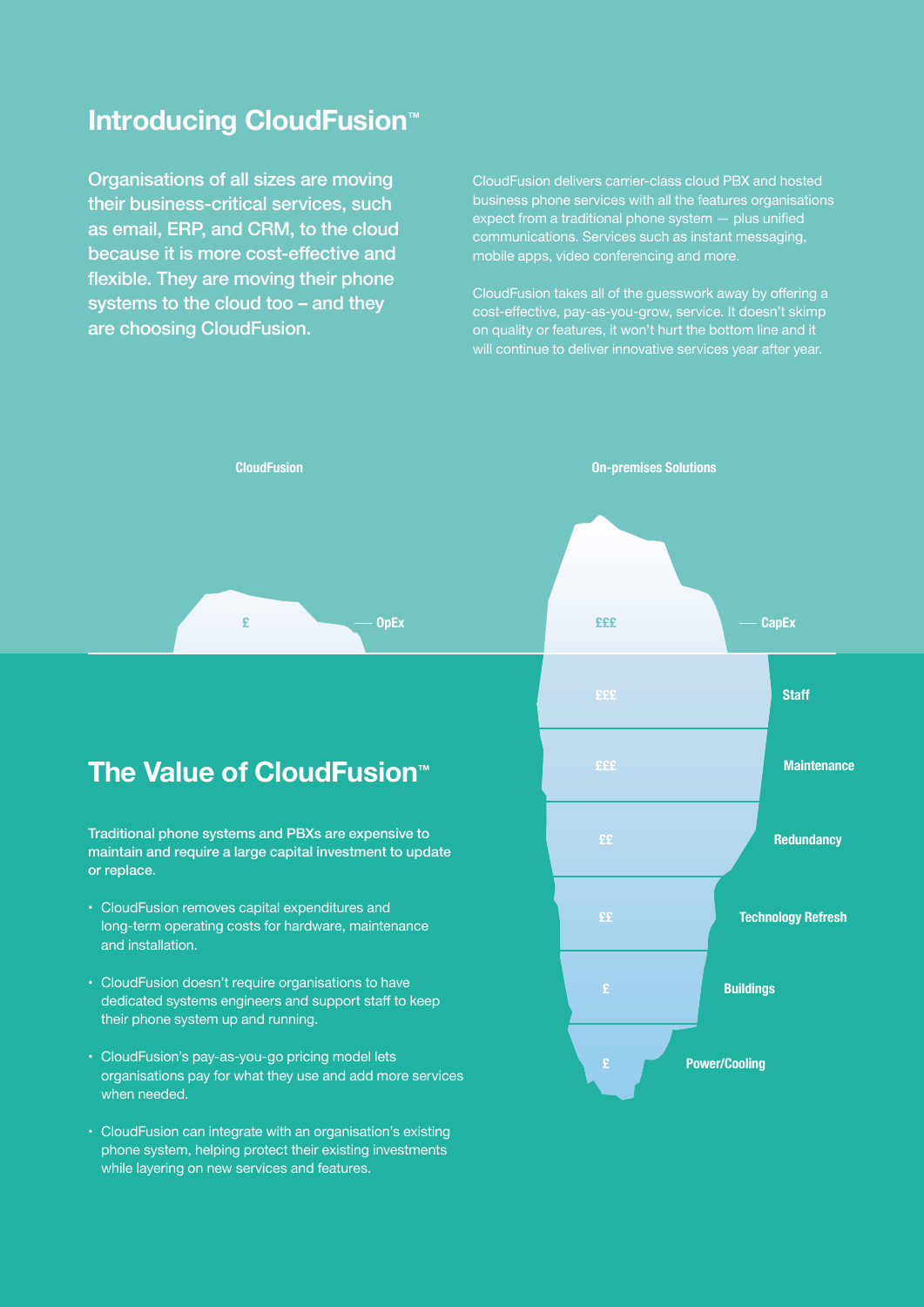# **The Benefits of CloudFusion**<sup>™</sup>

The right cloud communications solution needs to be incredibly simple to use, and not require IT support. However, making CloudFusion easy to use doesn't mean limiting its capabilities.

From sophisticated mobile services to multimedia contact centres, CloudFusion delivers tools that improve user productivity and customer engagement. It has the scale and administrative tools to support one location or one thousand; offering the same features worldwide.

And CloudFusion is ready for the long haul, built with the same proven equipment that drives millions of lines at service providers across the globe. CloudFusion elements are anchored in geographically redundant data centres, offering piece of mind that CloudFusion is ready for almost anything.

# $\bullet\bullet\bullet$ n Mari

#### **Flexibility**

Time – it's you and your team's most important resource. CloudFusion is designed to make users more productive wherever they need to work. In the office, in a home office, a hotel room, an airport or a coffee shop, CloudFusion keeps users connected and makes them more responsive to co-workers and customers.

#### **Mobility**

Imagine a unified communications solutions that allows one phone number to follow users wherever they go accessible from their desk, their smartphone, their tablet, or on their laptop; from anywhere with an Internet connection. This is CloudFusion - your mobile office.

#### **Expandability**

With traditional on-premises solutions, you often have to plan and pay for future growth long before you even need it. CloudFusion lets you pay for what you need; adding, changing, moving users as needed. Opening a new office or store? With CloudFusion Cloud UC, there are no hidden hardware costs and you can manage all locations from one account.



makes CloudFusion a smart choice for multi-national organisations.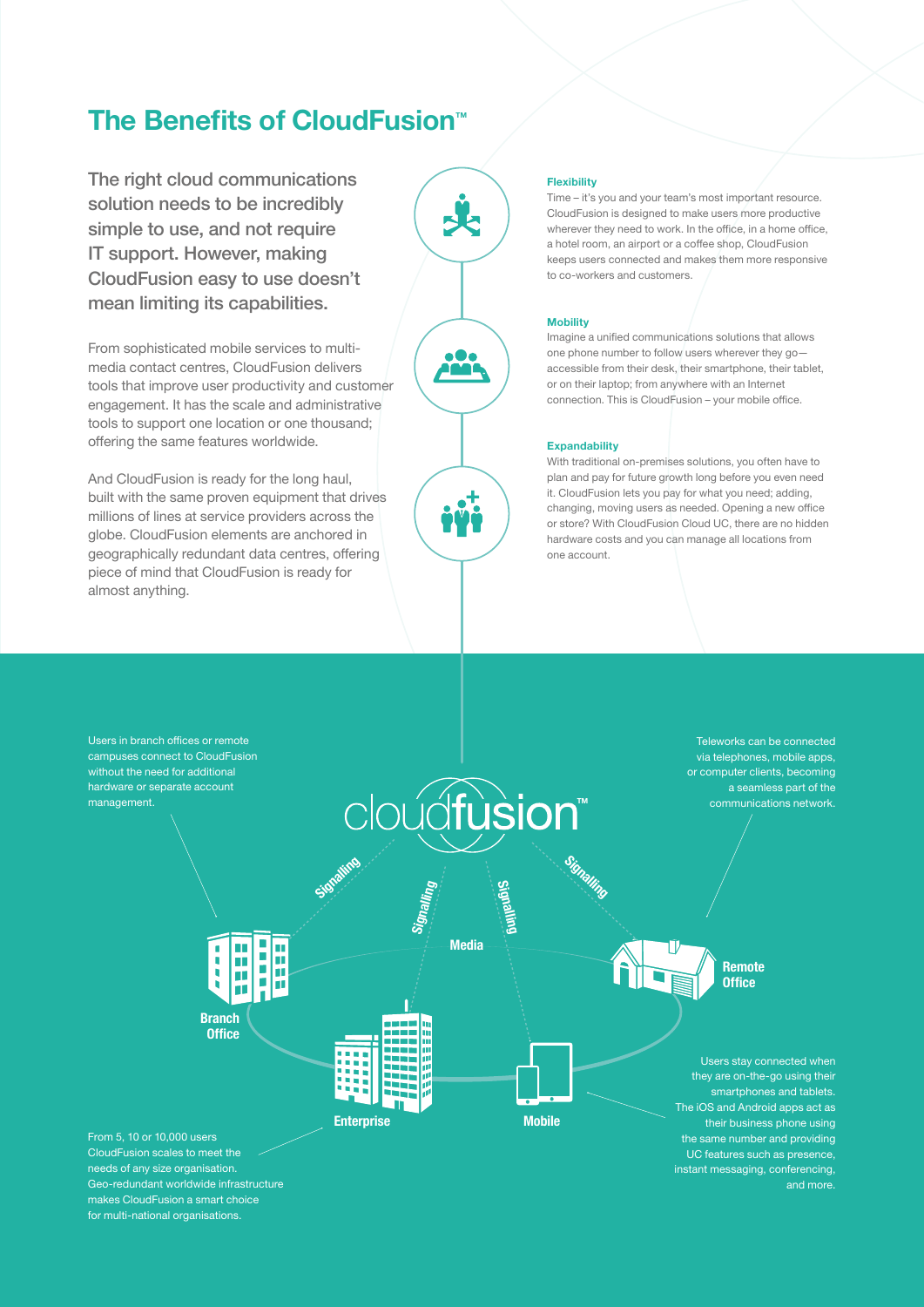# **CloudFusion™ PBX**

Looking for a business phone service that defies the traditional definition by delivering a full suite of communication tools? CloudFusion Cloud UC provides the flexibility you need to jump right into cloud communications or slowly migrate away from your existing solution.

The best part is that CloudFusion does all of this without customers having to install or maintain special telephony equipment and infrastructure. A user-friendly web portal allows organisations to easily add, remove, and update users without special training or IT staff.

Users get their phones, plug them into the network, and are ready to start working. With the same phone number, CloudFusion extends the capabilities of the phone system to smartphones, tablets, Windows and Mac clients, or even a web browser. Users gain the flexibility to choose how they want to use CloudFusion regardless of whether they are in the offce, on the road or working from home.

#### **Traditional Business Voice Services:**

- HD Voice Quality
- Voicemail
- Find Me/Follow Me
- Assistant Console (Boss/Admin)
- Assistant Support / Boss Controls
- Attendant Console • Hunt Groups
- Conferencing

#### **Advanced Features:**

- Call Grabber
- UC Collaboration
- Audio Conferencing Bridge
- Video Conferencing
- Presence/Instant Messaging
- Smartphone/Tablet Presence
- & Calling
- Web-based, Computer-Based and Mobile End-User Clients
- SmartOffice Collaboration

### **The most phone choices**

Leverage the power and flexibility of the CloudFusion Cloud Unified Communications service on a wide variety of industry standard, SIP-based business phones. Unlike some of our competitors, CloudFusion doesn't try to lock you in with proprietary hardware or costly licenses; simply choose a SIP-based phone that meets the needs of each member of your team. Select the right device for each work environment: a speakerphone in the conference room, an attendant console for the receptionist, or a video-enabled display phone for an executive. No matter which phone you choose, CloudFusion will make it a powerful communication and collaboration tool.



## **Works Right Out of the Box**

CloudFusion Cloud UC provides Zero Touch Provisioning with supported Polycom and Yealink phones. This means there is no IT requirement when installing phones. Simply provide the phone power and plug it into the network; CloudFusion automatically configures the phone.

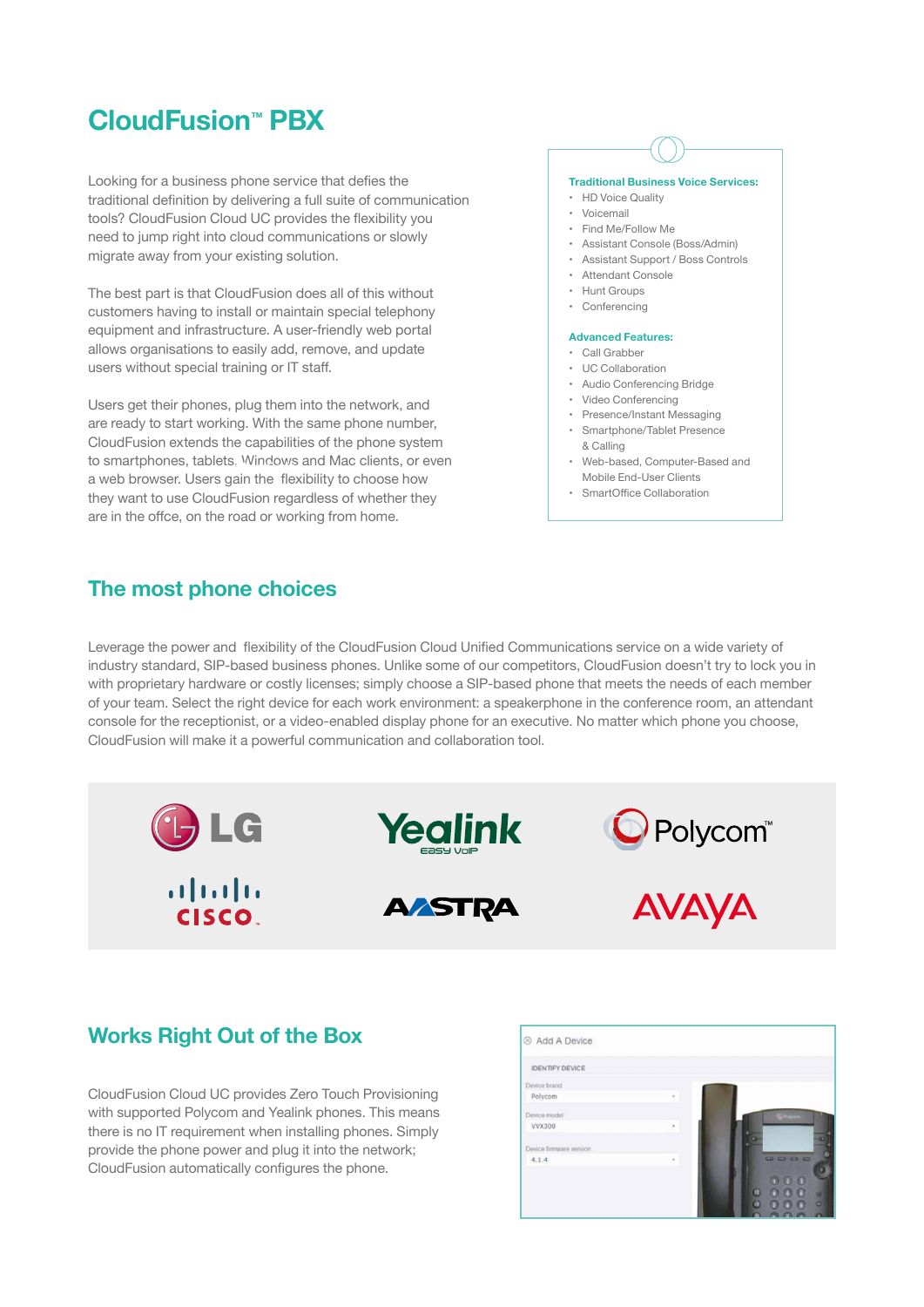

## **Polycom: A Trusted Partner for IP Phones**

Not only does CloudFusion Cloud UC support a wide-range of IP phones but we have forged a strong partnership with the market leader — Polycom. This relationship ensures ease of deployment, a quality user experience and support you can count on.



## **UNIStim - Leverage Legacy Nortel IP Phones**

CloudFusion is the only cloud-based unified communications service that supports legacy Nortel IP phones running the UNIStim protocol. Often, 50% or more of a PBX upgrade is tied to phone costs. Organisations can realise the cost-effectiveness and flexibility of a cloud communications service while extending previous investments. Millions of UNIStim phones are CloudFusion cloud-ready, letting organisation migrate to the cloud today and replace phones over time.

## **Officially Supported Phones**

CloudFusion delivers standards-based SIP call control that is compatible with hundreds of brands and models of phones. We simply can't test every brand or model so we focus our interoperability guides on the most popular products. However, we are testing new phones every day.

#### **Polycom**

- **VVX Series**
- VVX 1500
- $\cdot$  VVX 600
- VVX 500
- VVX 410/400
- VVX 310 /300

#### **SoundPoint Series**

- SoundPoint 650
- SoundPoint 560
- SoundPoint 550
- SoundPoint 335
- SoundPoint 321
- **SoundStation Series**
- SoundStation 7000
- SoundStation 6000
- SoundStation 5000

**Yealink** 

- T19P
- T22P
- T41P
- T46G
- SIP-T48G
- SIP-T42G
- SIP-T21P
- W52P (DECT)

#### **Cisco**

- Cisco 7960 • Cisco 7940
- Cisco SPA504G
	- Cisco SPA303

Have a specific phone that is not in the list below? Contact us and we'll let you know if we've tried it ourselves.

**Telephone.** 0330 088 0333

| <b>Avaya</b>              | <b>Aastra</b>   |  |  |
|---------------------------|-----------------|--|--|
| Avaya 1100/1200 Series    | · Aastra 6867i  |  |  |
| • Avaya 1230              | • Aastra 6865i  |  |  |
| • Avaya 1220              | • Aastra 6863i  |  |  |
| • Avaya 1140              | · Aastra 6757i  |  |  |
| • Avaya 1120              |                 |  |  |
| <b>Avaya i2000 Series</b> | LG              |  |  |
| · Avaya i2007             | $\cdot$ LG 8840 |  |  |
| · Avaya i2004             | $\cdot$ LG 8830 |  |  |
| · Avaya i2002             | $\cdot$ LG 8820 |  |  |
|                           | $\cdot$ LG 8815 |  |  |
| <b>SpectraLink</b>        |                 |  |  |
| •8440                     |                 |  |  |

**Moimstone**

• IP255S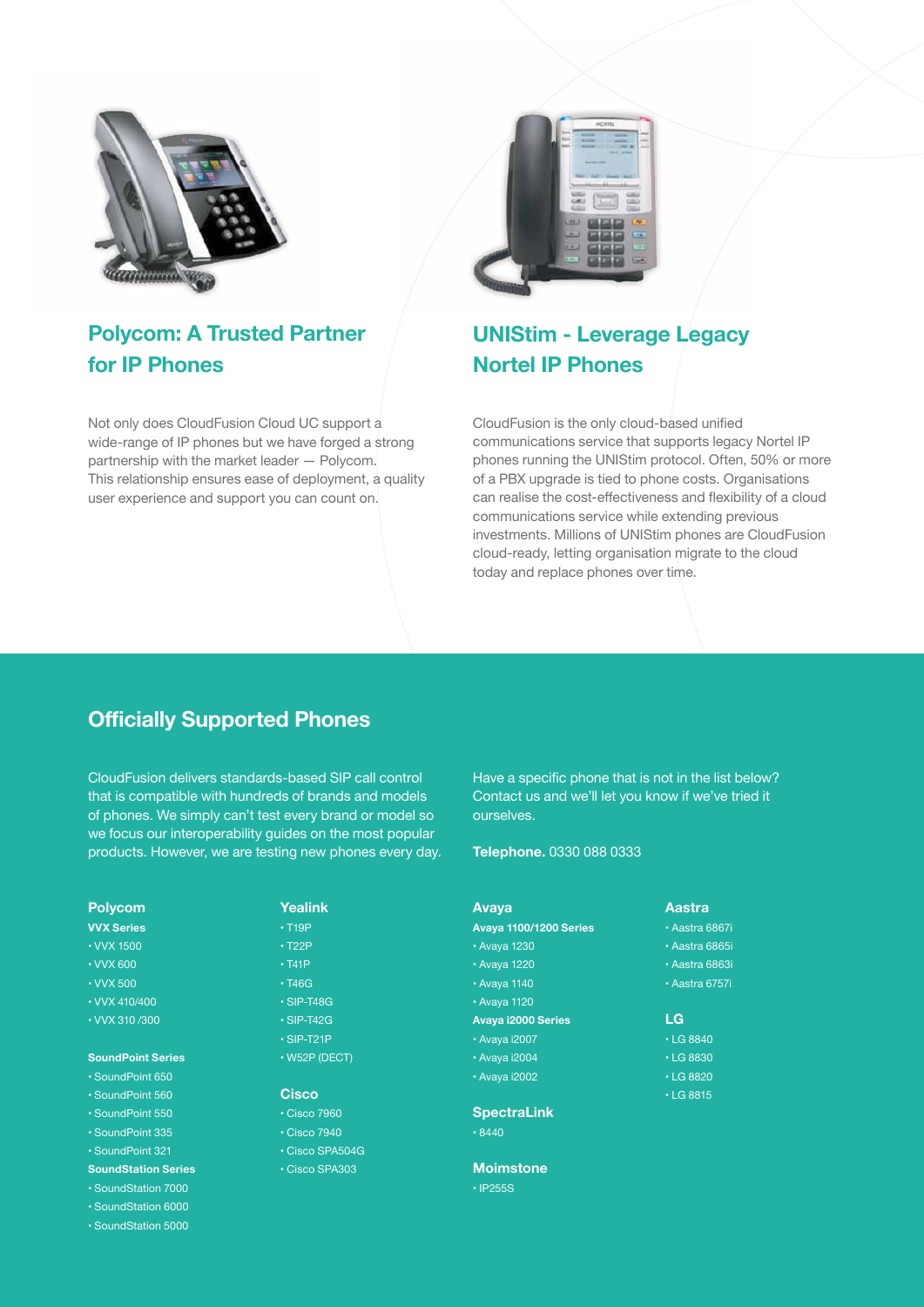

# **Take the Office with You**

CloudFusion Cloud UC not only delivers carrier-class telephony throughout the office and enterprise, it also enables employees on-the-go to stay connected. Feature-rich apps for both iOS and Android connects smartphones and tablets to CloudFusion's telephony, conferencing, and collaboration services providing an in-the-office experience from virtually anywhere.

## **One Phone Number Simplicity**

The demand for mobile enterprise communications is growing at record speeds as more of the workforce is working on-the-go or from remote offices. It's hard for organisations to keep users connected, to provide quality phone services and deliver advanced collaborative tools. CloudFusion solves this communication gap by giving organisations the ability to deliver feature-rich telephony and unified communications services directly to smartphones and tablets over Wi-Fi and 3G/LTE. With CloudFusion, users have just one phone number that can simultaneously be used by a desktop phone as well as clients for Windows, iOS, and Android – making it easy to work from anywhere.

## **One Business Directory with Presence & IM**

CloudFusion provides a single business directory that provides presence information and instant messaging. Easily see who is online, on the phone, away, or offline. Presence is built into every CloudFusion smartphone app, making it easy to see everyone's status and send them an instant message or make an audio or video call with just one touch.

## **Call Grabber: Take Your Call with You**

We have all been in the situation where we are on a phone call at our desk but needed to leave and either had to leave the call, missing important information or had to be late for the next appointment. Call Grabber lets users take the call with them. One click and the call is grabbed from the desk phone and transferred to the Nteract app, quickly and seamlessly. Easily grab the call again from your desk phone or other CloudFusion client.

## **Easy Conference Calls**

The CloudFusion iOS and Android apps are integrated with the CloudFusion MeetMe conferencing service. Any time you host a call you'll see the names or caller-ID of each participant that joins (or leaves) the conference. You'll never wonder if someone is quietly listening in or waste your time taking a roll call or find out that "Bob" has dropped only after calling his name five times.

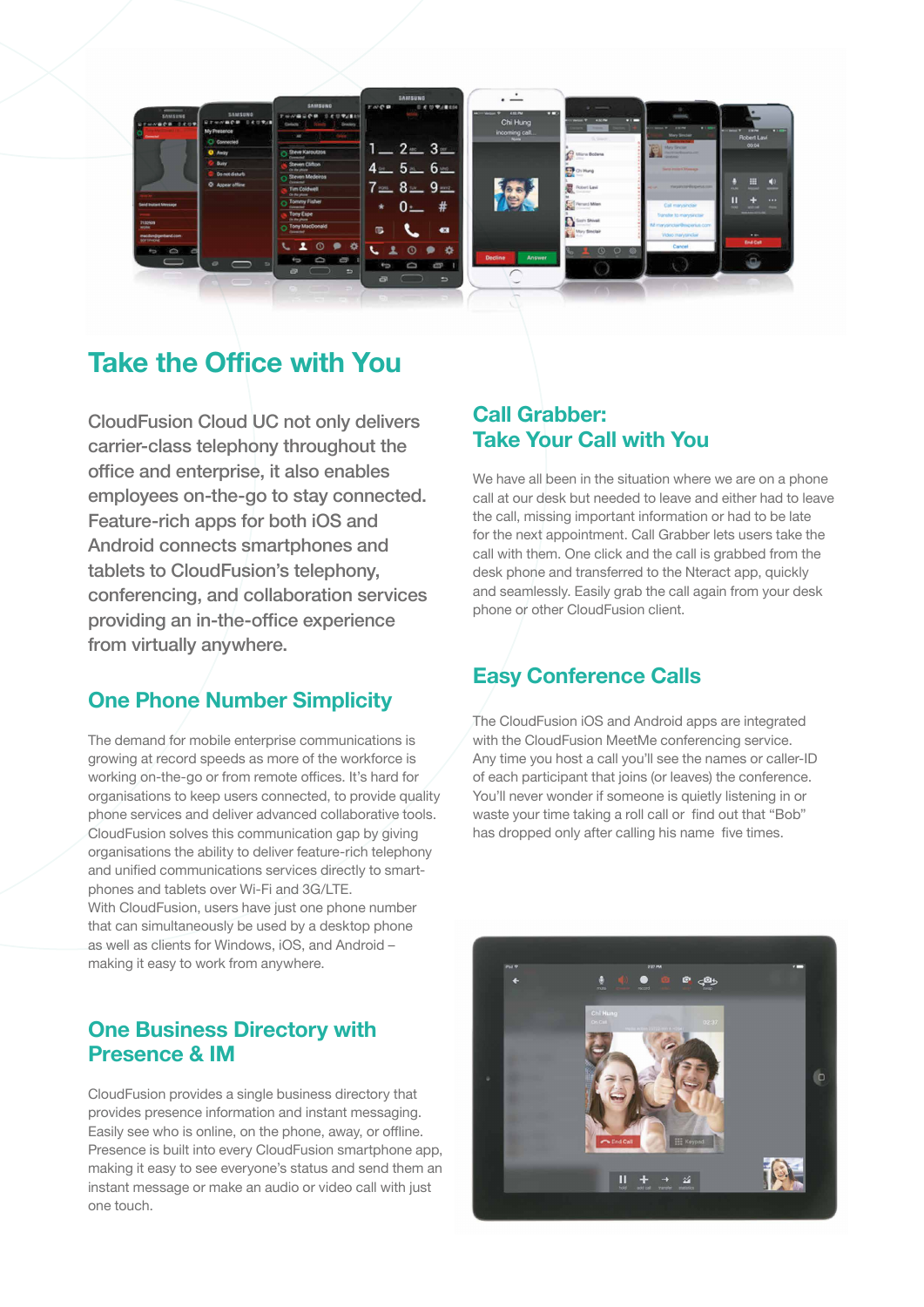# **Phone and UC Services Without the Desk Phone**

CloudFusion PC and Mac clients can replace or complement a traditional business phone. Use them in the office, in a home office or on the road; anywhere you have your computer and Internet access you have a complete unified communications experience (an office VPN connection is not required). Find co-workers using the built-in corporate directory, see their presence status, send/receive instant messages and make/receive voice and video calls. The client shares your business phone number, even if you also have a desk phone and/or a mobile client. The Windows client also includes a communication toolbar for Outlook and is supported on Windows tablets with touchscreen interfaces.

# **Unified Communications with Just a Web Browser**

Web Real-Time Communications (WebRTC) is the web's hottest communications technology, driven by Internet powerhouses like Google and Mozilla (Firefox). CloudFusion leverages this innovation to bring our UC services to the billions of devices that already support a WebRTC compliant web browser. Just browse to our website and enter your CloudFusion credentials, in seconds your CloudFusion communication services are connected.

Make and receive voice/video calls from your office number, search the company directory, see a co-worker's presence status and send instant messages. With CloudFusion and WebRTC technology, you'll feel like you are using a separate application but it is simply a web page. You're used to logging into to email from anywhere – now the same concept is applied to the rest of your office communications.

| renardmilen@experius.com<br>â |                      |                          | <b>GENCom Web</b>         | ▦                                                |
|-------------------------------|----------------------|--------------------------|---------------------------|--------------------------------------------------|
| Connected<br>∍                | $\mathcal{C}$<br>м   |                          | milanabozena@experius.com |                                                  |
| <b>ALL</b> Contacts           |                      |                          |                           | 16 Feb 14:58                                     |
| <b>B</b> History              |                      |                          |                           | Hi Milana. Do you have<br>time for a quick call? |
| Edit<br><b>Ressaging</b>      |                      | 16 Feb 14:58<br>yes I do |                           |                                                  |
| Milana Božena                 | 14:59                |                          |                           | 16 Feb 14:59<br>Great, I will call you now.      |
|                               |                      |                          | $\boldsymbol{\mathsf{x}}$ |                                                  |
|                               | 1                    | 2<br>ABC                 | з<br>DEF                  |                                                  |
|                               | 4<br>GH <sub>1</sub> | 5<br>3KL                 | 6<br><b>MNO</b>           |                                                  |
|                               | 7<br><b>PORS</b>     | 8<br><b>TUV</b>          | 9<br><b>WXYZ</b>          |                                                  |
|                               | ∗                    | 0                        | #                         |                                                  |
|                               | 6                    | <b>Call</b>              | $\propto$                 |                                                  |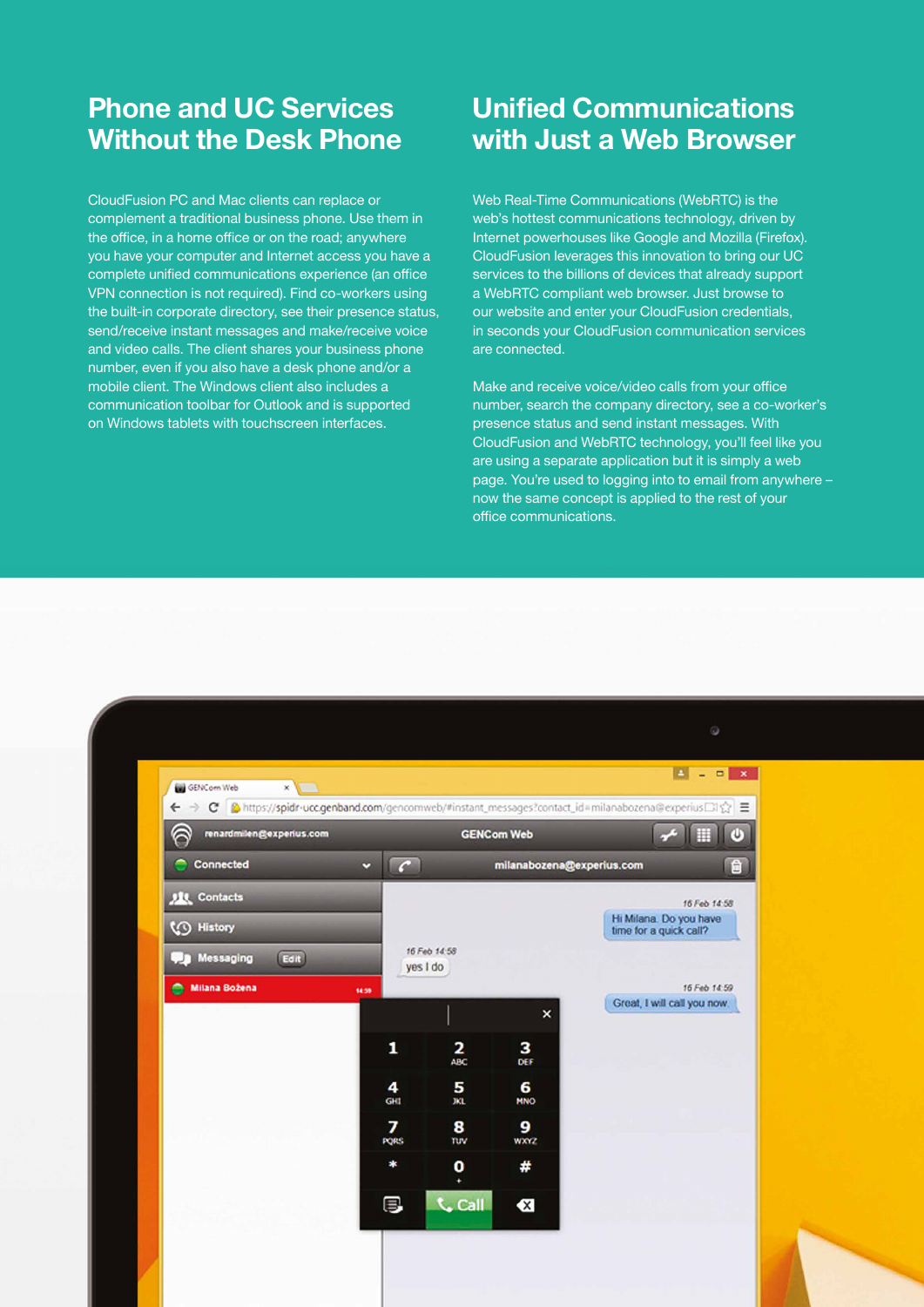# **Bring Teams Together in Real-time from Anywhere**

Even as we all carry more connected devices it can be harder than ever to get your team together to share information and get decisions made. CloudFusion helps cut through the clutter with simple tools that anyone can use to collaborate with co-workers and business partners.

CloudFusion communications clients provide transparent access to your office phone number on popular PCs, Macs and mobile devices. Presence shows who is available and the MeetMe Conferencing Service is always ready to host a collaboration session. CloudFusion provides a unified directory and integrated access to conference services so it doesn't take longer to start a conference than to discuss the topic at hand. As the host you'll see who has joined and left the conference without constant interruptions. CloudFusion helps you get more done.



## Conference Calls Made Easy

CloudFusion MeetMe Conferencing is a breath of fresh air; every user gets their own dedicated access code that is always ready to use – no scheduling steps, no rotating access numbers. Better yet, MeetMe is tightly integrated into all CloudFusion clients so moderators can see who is joining and leaving their call; no distracting announcements (can be enabled as a preference), no unannounced listeners.



**DO** D

È G

Ĥ

M  $rac{2}{\alpha}$ 

## Real-time Presence Information

CloudFusion clients and apps can help your organisation reduce delays and increase productivity by providing real-time presence information of users. By seeing if their colleagues are "Available", "On the Phone", "Out of the Office", or "Offline" users can take the most effective approach to contacting them.



call

## Have a Quick Chat with IM

Sometimes users need to ask each other quick, time-sensitive, questions but don't want to risk them getting lost in an email or voicemail black hole. Other times, users need a clear back channel to share information without interrupting a phone call. CloudFusion's desktop, smartphone, and tablet clients not only provide quality communications services, directory services, and presence information, but also allow users to instant message quickly and easily.



## Real-time Presence Information

People can't always get their point across with just words. Your unified communications solution needs to support video. CloudFusion Cloud UC and the CloudFusion Ntreact apps o er one-click video conferencing letting your users communicate visually. They can easily switch between instant messages, voice calls, and video conferences.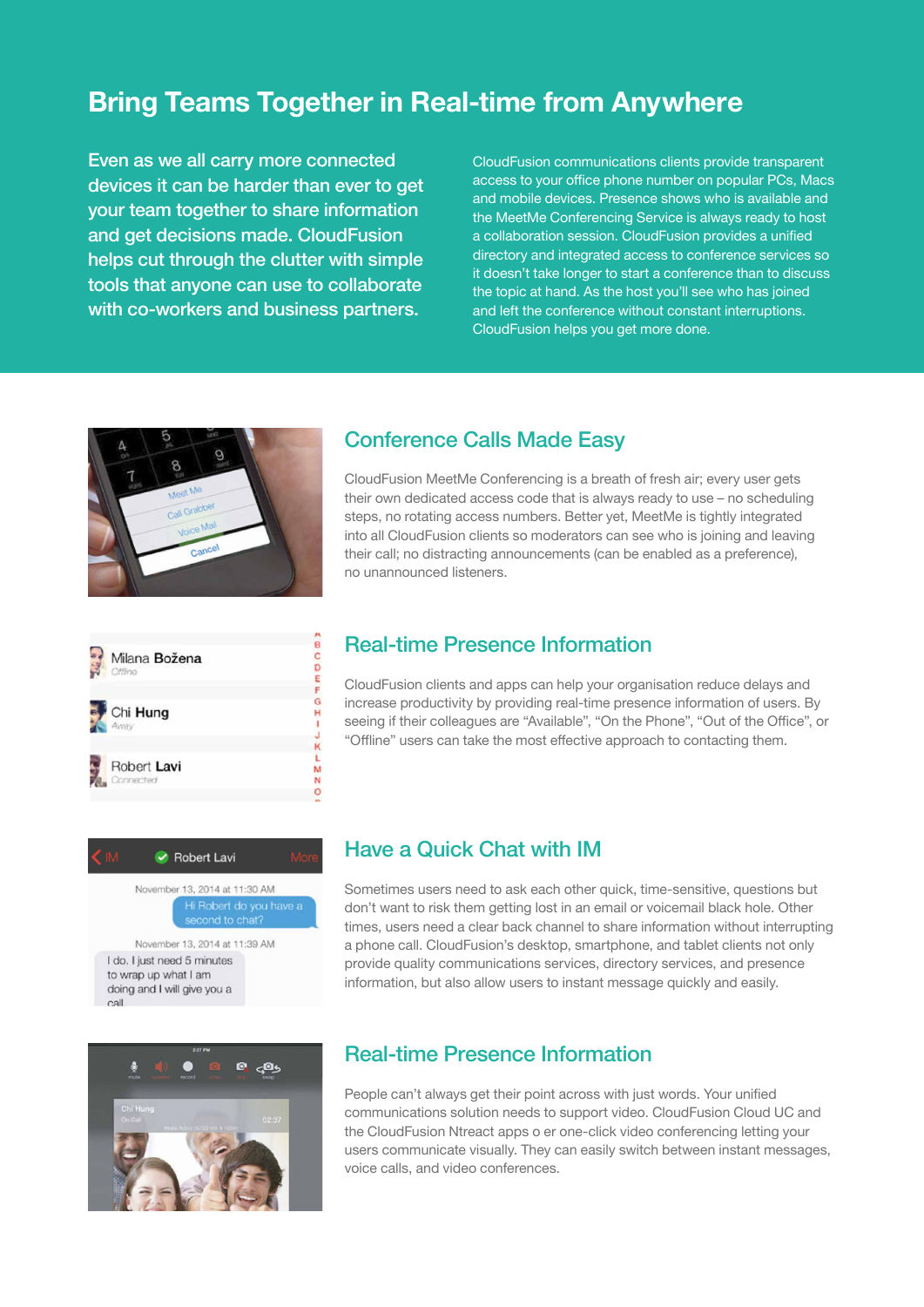# **Nteract Virtual Receptionist**

Be Sure Every Call to Your Business is Answered and Routed Efficiently, Day or Night.

The Nteract Virtual Receptionist can be your organisation's primary answering point or supplement a live receptionist; ideal for high-volume call environments or after-hours and over ow call routing.

An intuitive web portal makes it easy to define menu structures and routing selections. Multiple schedule options simplify call management at different times of day, day of the week and during holidays.

The Nteract Virtual Receptionist can easily manage large volumes of incoming calls and provide multiple levels of call handling for any business environment.

| Home                | <b>Directory</b>          | <b>Schedules</b><br><b>Menus</b>                                                       | <b>VR Garth</b>                                                        |
|---------------------|---------------------------|----------------------------------------------------------------------------------------|------------------------------------------------------------------------|
| In Hours            | <b>Out of Hours</b>       | <b>Holiday</b><br><b>Q</b> Submenus                                                    |                                                                        |
|                     |                           |                                                                                        |                                                                        |
|                     |                           | To set up the menu, first record the In Hours Greeting and then set up the extensions. |                                                                        |
|                     |                           |                                                                                        |                                                                        |
|                     | In Hours Greeting: RECORD |                                                                                        |                                                                        |
| Ext. Name           |                           | <b>Action</b>                                                                          |                                                                        |
| <b>Sales</b><br>1   |                           |                                                                                        | Hunt circular among: 613-699-9727, 613-699-9726, 613-699-9725          |
| $\overline{2}$      | Support                   |                                                                                        | Hunt least called among: 613-699-9728, 613-699-9729, 613-699-9731      |
| <b>Billing</b><br>3 |                           |                                                                                        | Dial Number: 613-699-9730 ▶ Ring: 30 secs ▶ No Answer: Go to Voicemail |
|                     | <b>Business Hours</b>     | Announce RECORD                                                                        |                                                                        |
| 5                   | <b>Dial Extension</b>     | Dial by Extension > Digits: 4                                                          |                                                                        |
|                     | <b>General VM</b>         | Go to Voicemail                                                                        |                                                                        |
| 7                   | Send a Fax                | Go to Voicemail                                                                        |                                                                        |
| 8                   |                           | None                                                                                   |                                                                        |
| 9                   |                           | None                                                                                   |                                                                        |
|                     | Reception                 |                                                                                        | Dial Number: 613-699-9732 ▶ Ring: 30 secs ▶ No Answer: Go to Voicemail |

# **Stay Focused – CloudFusion Will Take a Message**

Be Sure Every Call to Your Business is Answered and Routed Efficiently, Day or Night.

The Nteract Virtual Receptionist can be your organisation's primary answering point or supplement a live receptionist; ideal for high- volume call environments or after-hours and over ow call routing.

An intuitive web portal makes it easy to define menu structures and routing selections. Multiple schedule options simplify call management at different times of day, day of the week and during holidays.

The Nteract Virtual Receptionist can easily manage large volumes of incoming calls and provide multiple levels of call handling for any business environment.

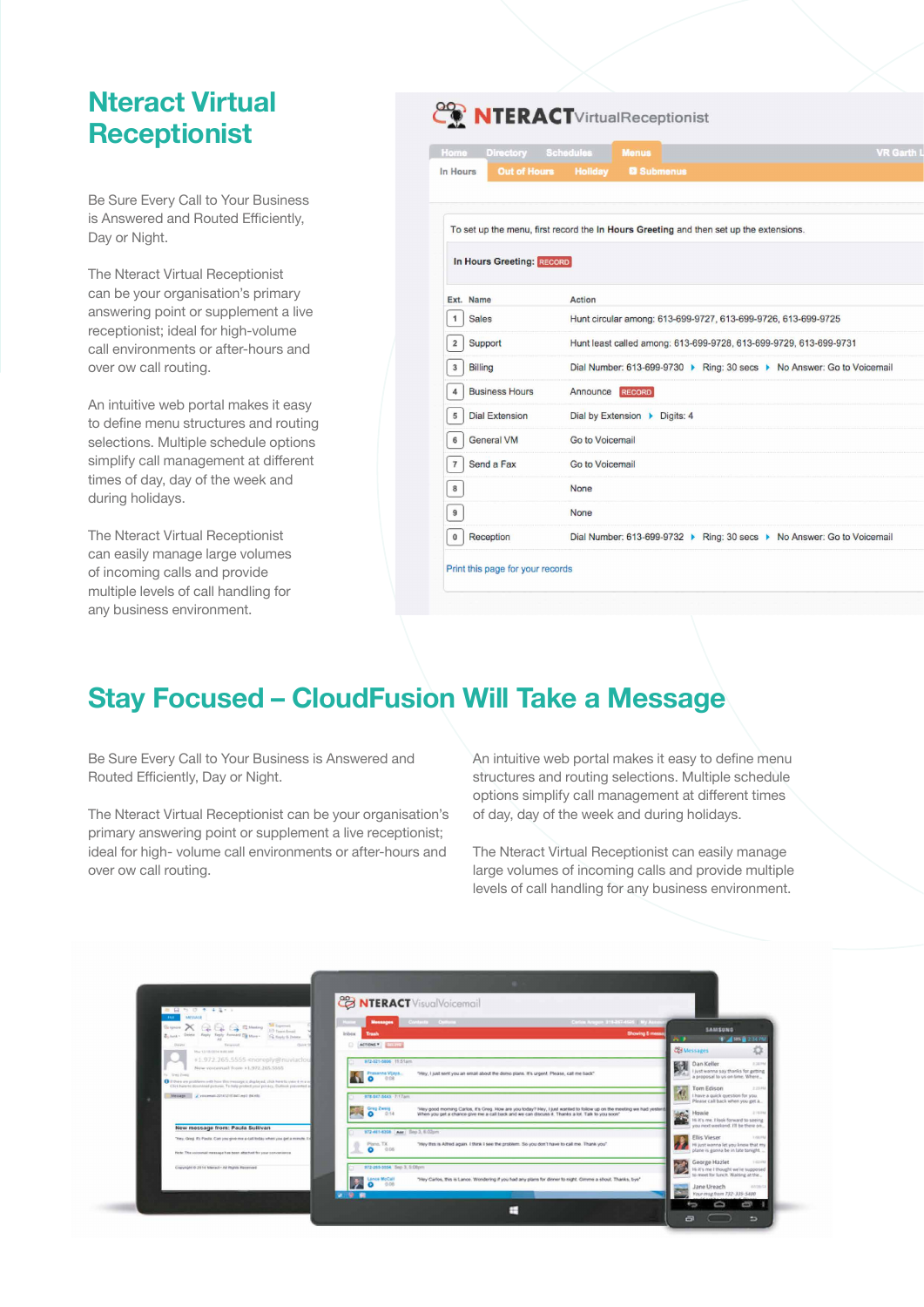# **CloudFusion Smart OfficeTM** Igniting a new age of mobility and productivity

Today's knowledge workers are highly mobile, leveraging a mix of their own (BYOD) or work-supplied smartphones and tablets to stay connected everywhere, redefining the meaning of being "in the office." Businesses are being driven to adopt new technologies that help employees collaborate effectively from anywhere, from any device, increasing the speed of business.

Consumer oriented Over-the-Top (OTT) services may be seen as a quick and cheap fix for feature-rich, cloud-based, collaboration services. Unfortunately, they lack the kinds of controls and consistency required to deliver enterprise-class, organisation-wide solutions. They fail to address appropriate management controls, security, interoperability and consistent services. CIO and IT managers, need simpler, safer, and more cost-effective means to unify communications.

CloudFusion's Smart Office solution is a Unified Communications solution that has been designed for a mobile world; revolutionising the way employees interact in the workplace. It is ready for work on a tablet, a smartphone, even on a WebRTC enabled browser. Smart Office allows enterprises to consolidate and simplify their employees' communications experience; making them more accessible and more productive. Smart Office can be rolled out as a hosted service from a service provider (UCaaS), deployed inside the enterprise or in a private cloud. Finally, one solution that increases collaboration and reduces decision making times as it simplifies integration of BYOD devices and mobility.

## Smart Office contains multiple, high value services:

#### **Clients**

Choose clients for the way you work. PC, Mac, iOS and Android as well as WebRTCenabled browsers. Just point and click to connect and collaborate. Manage IM, presence, group chat, voice, video and screen share from a single place. Use a unified enterprise directory to connect one or a dozen peers. Work from anywhere, don't wait to get back to the office to get more done.

#### **Voice and Video Conferencing**

Reservation-less conference services from anywhere. Skip the dedicated room and convoluted set-up, be ready to address that important discussion that closes deals and resolves issues. Just point, click and decide.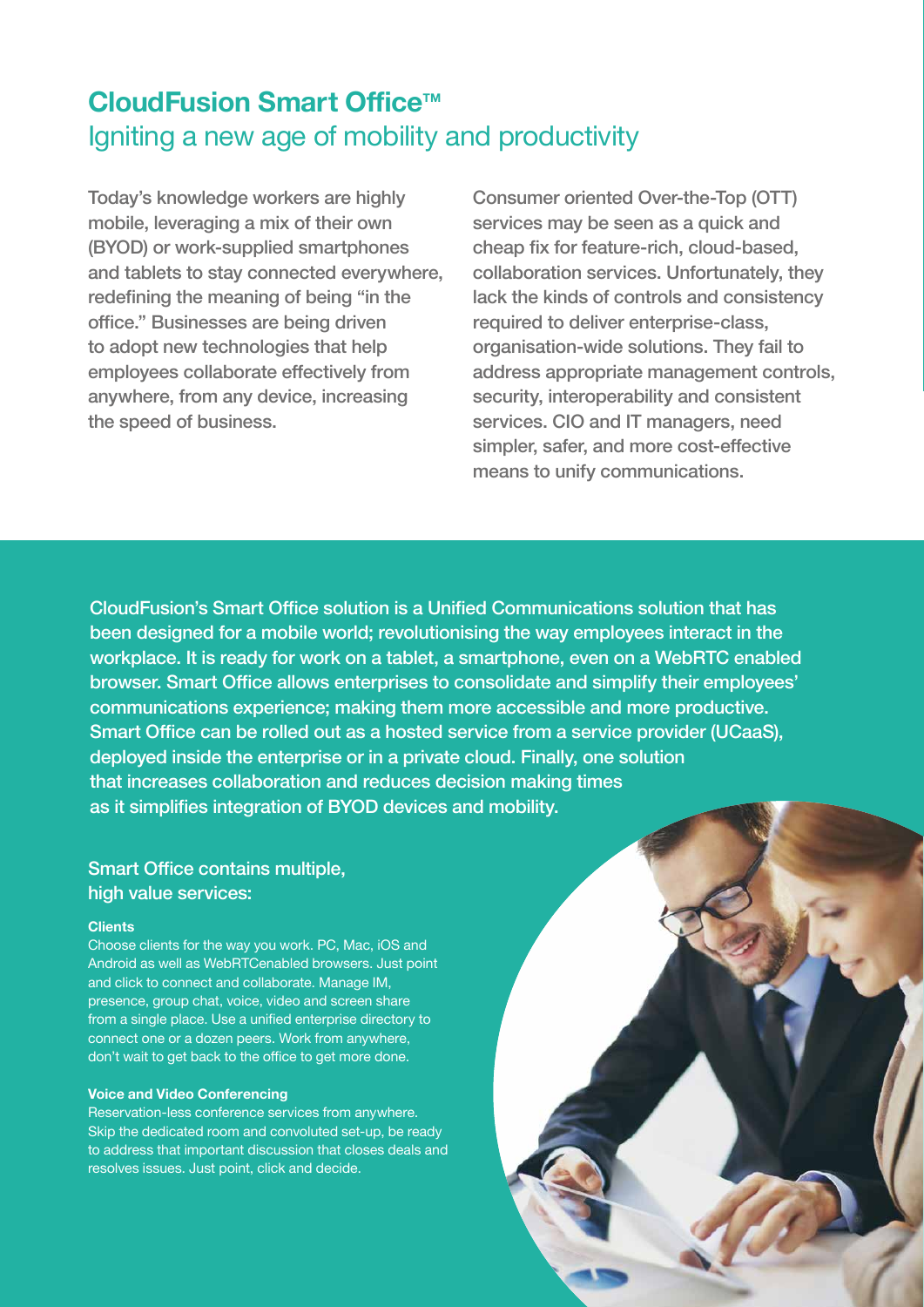#### **Screen Sharing**

Share desktop content to large audiences, even invite guests in seconds. Escalate a call or video conference into a fully interactive sharing session. Improve productivity and avoid unnecessary travel.

#### **Call Grabber**

A fixed-mobile convergence service. Users can seamlessly grab a live call and move it from one device to another and move it back. No need to wait in the office for a call to end – grab it from a smartphone, or even a plain mobile, and take it along.

#### **Intelligent Messaging**

Increasing productivity can be as simple as prioritising work. Intelligent Messaging keeps employees connected even if they can't collaborate in real time. A feature rich mail service with visual messaging that can be accessed from a mobile application, web browser, traditional phone or email. Unified Messaging also includes speech-to-text message transcription and auto attendant features.

# **IM – Presence – Group Chat – Voice – Video Conferencing – Collaboration – Screen Share**

CloudFusion Smart Office provides rich user experiences from a single client, avoiding the complexity and expense of purchasing disparate collaboration tools. Easily start a conversation with a simple IM and finish with multiparty video conference and screen share.

Smart Office goes beyond standard Unified Communications by providing WebRTC-based services that eliminate the need to deploy and manage device specific clients. Smart Office's RESTful APIs enable integration with enterprise applications and third party developers



| 認修戰所                                                                 | 11174<br><b>Microsoft</b>                                               | 5 P<br>er ft<br>Ø | ٠<br><b>Phone Roady</b> | 4851484         | $\frac{1}{2}$<br><b>DOM FW</b><br>. .<br>$-1$ | Turanounu<br><b>MINI-Lichbung</b><br><b>Marine</b> |
|----------------------------------------------------------------------|-------------------------------------------------------------------------|-------------------|-------------------------|-----------------|-----------------------------------------------|----------------------------------------------------|
| <b>Cortants</b><br><b>Fallmake</b><br>$\overline{a}$                 | At Calls<br><b>Ing</b> Mary Singsian                                    |                   |                         |                 | Dient Avrum<br><b>EXTERN</b>                  | <b>A TA PTA ASSAULT</b>                            |
| <b>Savid, Wilson</b>                                                 | <b>Ly</b> Renand Miles<br>s.r. Renand Milen.<br><b>Lt</b> Geth Leach !! |                   | $\overline{2}$          | $\frac{3}{2}$   |                                               | <b>Case this bearing the</b>                       |
| <b>Initiana</b> , Bulleega<br>--<br>Oil Hung                         | L.P. Planuard Millard<br><b>ILE FRIVAND MONT</b>                        | 4                 | $\frac{5}{2}$           | $\underline{6}$ | m                                             | ۰                                                  |
| <b>Rubert Law</b><br>----<br><b>Return! Miles</b><br><b>CONTRACT</b> | LY Floridat Milen 14<br><b>CONTRACTOR</b>                               | 7<br>in e         | g                       | 9<br>win        | m<br>                                         | 547890                                             |
| Sexts, Shrupki<br>Wary, Grechalt                                     |                                                                         | *                 | Ô                       | Ħ               |                                               | tyuiop<br>$f$ g h j k i                            |
| 10                                                                   | $\circ$<br>5<br>$\circ$<br>2                                            | 鳳                 |                         | $\infty$        | <b>End Call</b>                               | $c$ v b n m $m$<br>127<br>$1.1 + 1.$               |
| hme<br><b>STATISTICS</b>                                             |                                                                         |                   | $\circ$                 | ⊙               |                                               | Q(a)                                               |

Smart Office is powered by CloudFusion's market-leading Application Server solution, a full-featured telephony and multimedia applications server with millions of active subscribers, servicing mobile, VoIP and IMS networks worldwide. The CloudFusion Application Server provides consumer and business services, SIP trunking as well as Unified Communications for Mobile, Fixed, Broadband and Cable Operators as well as large enterprises.

The CloudFusion Application Server can be deployed in an enterprise premises, in a private cloud or as a hosted service in a service provider network. Regardless of deployment, the end user experience is the same.